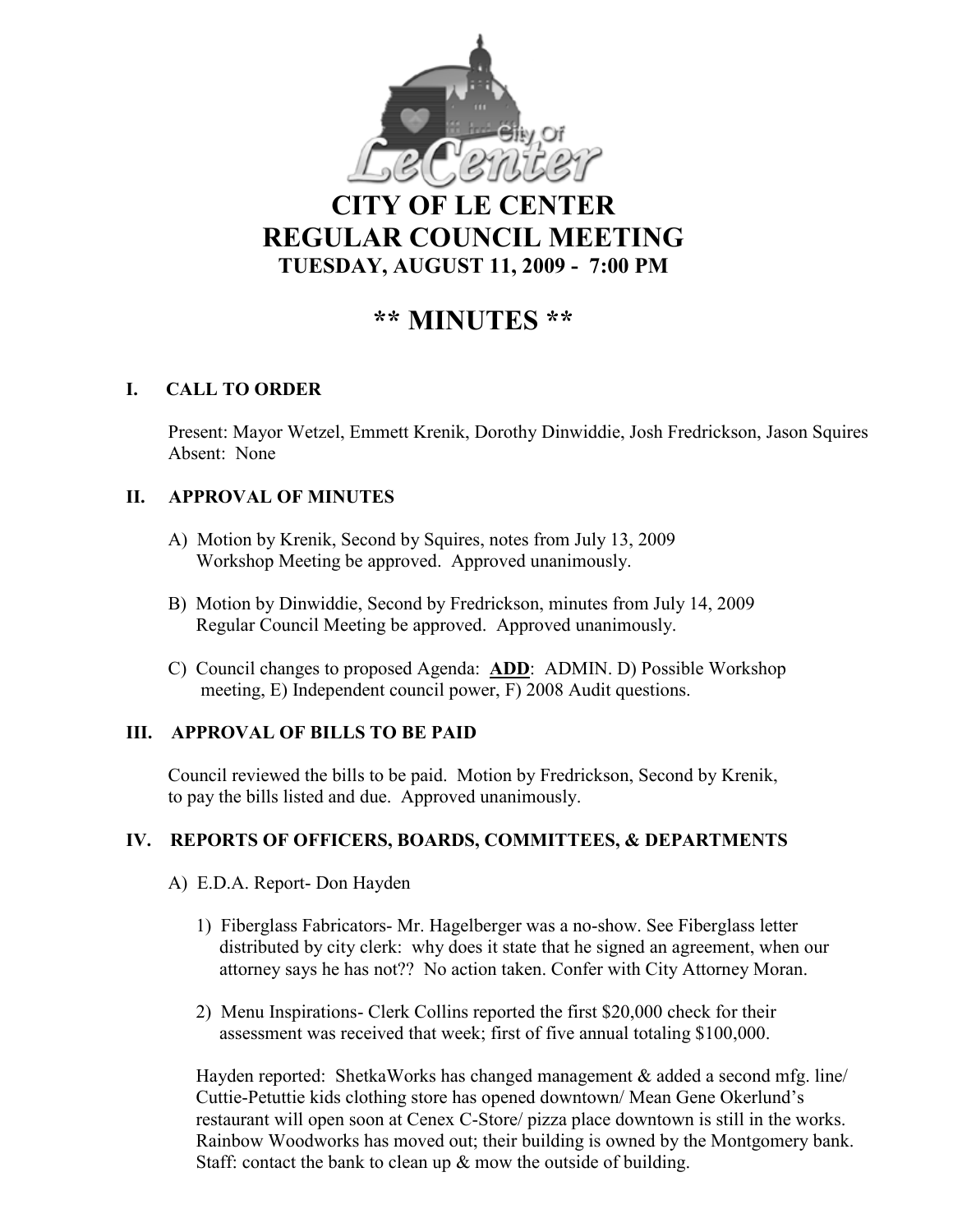B) P & Z Report- Corey Block

 Building Official Block reported: Assisted Living Project construction has begun/ only one or two property owners have not responded to his rental inspection letters.

#### C) Municipal Liquor Store

On-Sale Manager Mike Nelson gave the July report: Sales were \$75,454.79; up \$1,700 from June. Nelson reported: back alley bash was a decent success; thanks to city work crew for their help. Who should be cleaning up the outside area of the Muni?? Nelson stated that workers don't have time when there's only one working at a time. Nelson, Block, & Collins get a plan to route the water off the building top.

D) Police Department

Police Chief Pfarr reported on the police activities for month of July: 157 calls/ 3,401 miles patrolled. Pfarr was granted permission- yes put up "No Parking" signs on Hwy 99 as requested by Fair Association.

- 1) Administrative Fines- Many rules & regulations/ see LMC memo and hearing officer fee sheet/ may be more geared towards the bigger cities. No action taken.
- 2) Motion by Dinwiddie, Second by Squires, yes have the new transmission put in squad car #1 at Roadrunner for \$2,430.03 as quoted. Approved unanimously.
- 3) Animal boarding @ Jensen's- Jeannie Jensen presented her argument for raised fees: she started up without a good estimation of costs by the city & county. She built a new building to handle our business. She was losing money and needed to raise fee levels. She was willing to find a compromise between \$50-\$250 monthly service fee. She'll figure new amount for January  $1<sup>st</sup>$  budgeting purposes.
- 4) COPS Hiring Program- see the Round 1 denial letter from Federal gov't.
- E) Water, Sewer, Streets, Parks

Public Works Superintendent Curt Roemhildt gave his monthly report:

- •Refuse- see refuse truck invoice. Some extra costs, but still a good truck.
- Parks- working on the parks: fields, bleachers, benches, etc. for fall.
- Streets- sealcoating done last week in Horizon Addition. Will pick up rock after it sits for several weeks to mix in.
- •WWTP- some older items at the plant are failing or need work and should be included in the 2010 budget.
- F) Bolton & Menk Engineering- Joel Hawbaker
	- 1) 2006 Street & Utility Project: West Sharon Street milling has been done, including a weak attempt to patch the crown at Sharon & Maple stop sign.
	- 2) 2009 Street Project & USRDA Grant update: grant application will be ready for review & revisions by next council meeting; then ready to send in to USRDA.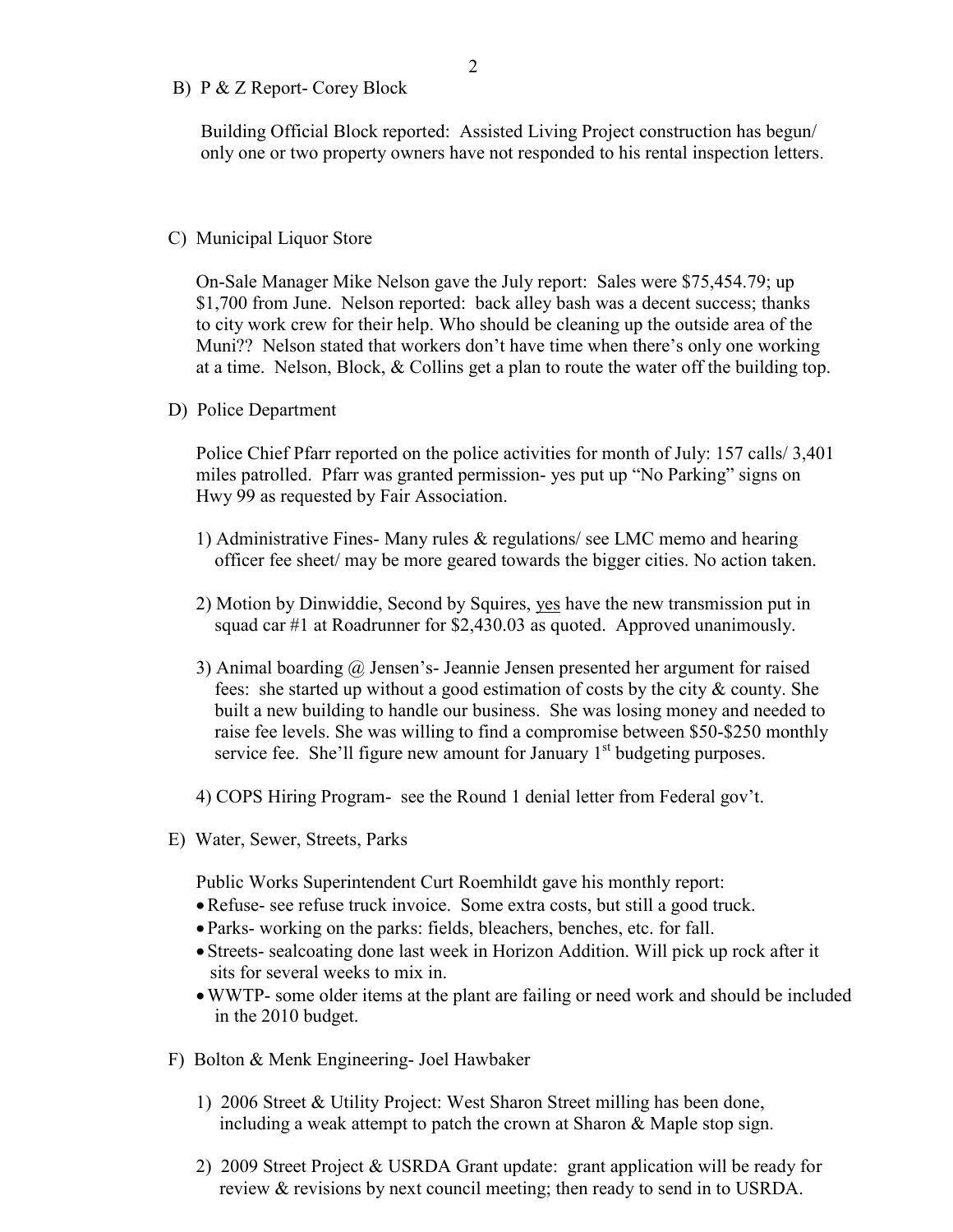- 3) 2010 Minnesota Street Project: working on the plan set for the county. Yes- widen E. Minnesota Street between Cordova Ave. & Montgomery Ave. and take down trees.
- G) Pool Report- Dorothy Dinwiddie

 Dinwiddie reported: July receipts were \$5,272.49 for a 2009 total of \$29,590.49 down \$4,000 so far from 2008. Lessons, passes, concessions were all down for the year.

#### **V. PUBLIC FORUM**

There were no petitions, requests, or communications from the general public.

#### **VI. OLD BUSI ESS**

- A) Mayor Wetzel presented the Pisces Award to Public Works Supt. Curt Roemhildt in recognition of the City's **"Addressing Sanitary Sewer By-pass/ Overflow Issues, Improving Phosphorus Treatment, and Innovative & Effective Use of SRF Financing Mechanisms"** as awarded by the United States EPA and the State of Minn. This is to recognize all the Wastewater Treatment Plant workers.
- B) County Fair issues: **Yes** city staff take care of bathroom upkeep all weekend.

### **VII. EW BUSI ESS**

- A) Ronda Allis of Region Nine Development was present to explain the county's Small Cities Development Grant application for housing, rental property, or commercial rehab for property owners; a joint effort sponsored by Le Sueur County and Le Sueur County HRA. Motion by Squires, Second by Krenik, to be an applicant with Le Sueur County on this application to Minnesota DEED. Approved unanimously.
- B) Fencing around dumpster in downtown parking lot: city ordinance requires the fence be there. Council each look at screen-fence and will discuss at upcoming workshop.
- C) Collins noted the safety meeting documents approved by the Safety Committee.

#### **VIII. ADMI ISTRATIO & MISC.**

- A) Motion by Krenik, Second by Fredrickson, to adopt resolution No. 2009K, thereby approving the Alliant Energy plan for adding lights along Commerce Drive and County Road 11. Approved unanimously.
- B) Council agreed to discuss the budget at the Sep.15, Oct.13, Nov.10, & Dec. 8 meetings.
- C) Motion by Squires, Second by Krenik, to move the September regular council meeting to September 15 due to fireman's regional meeting on Sept. 8. Approved unanimously.
- D) Council agreed and Mayor set a Workshop Meeting for Monday, Aug. 24 @ 6:00 pm.
- E) Mayor Wetzel reminded council that they do not wield individual powers for decision